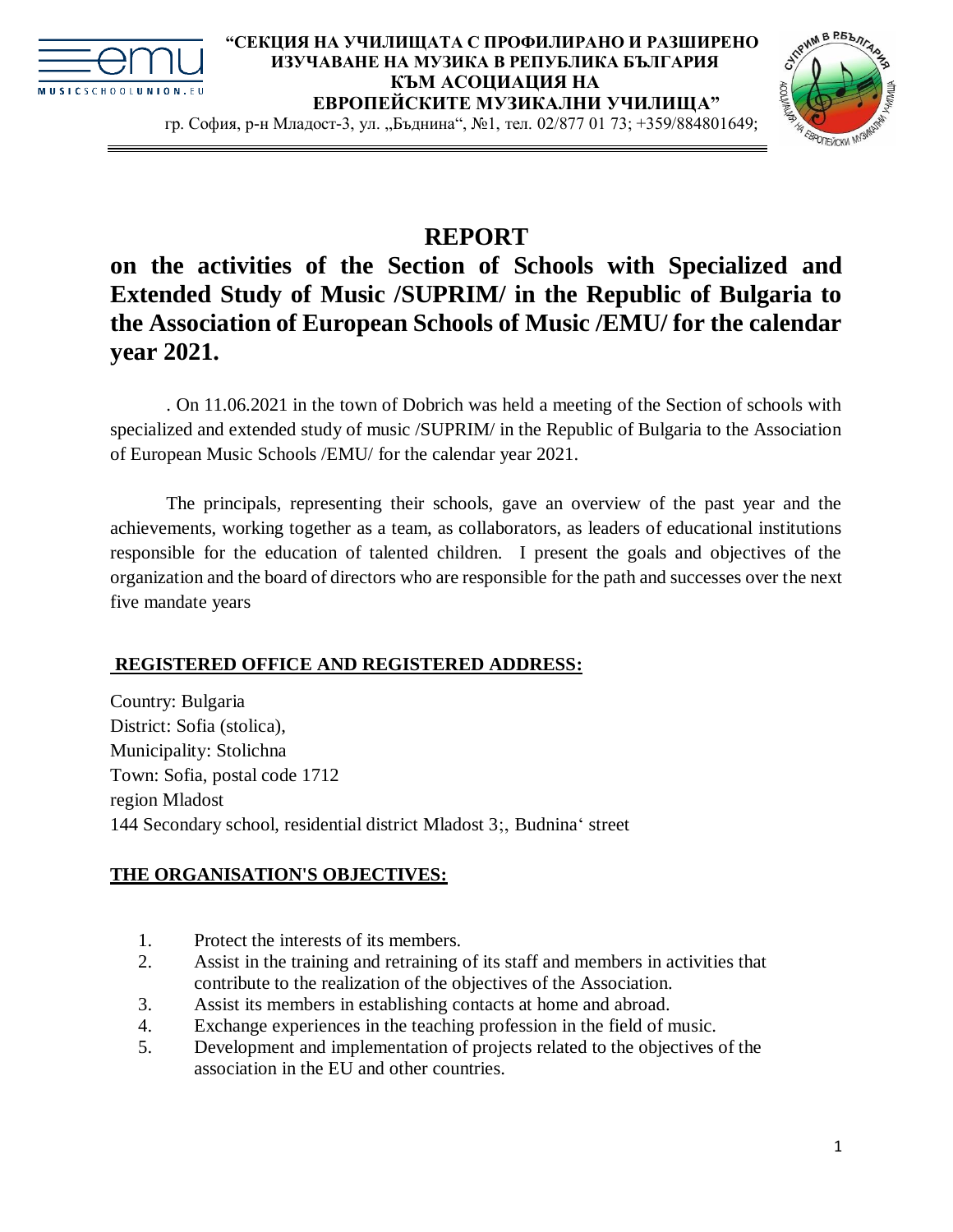

гр. София, р-н Младост-3, ул. "Бъднина", №1, тел. 02/877 01 73; +359/884801649;



- 6. Preparation, application and organization for national and international competitions and festivals, organization and holding of seminars and conferences in the country and abroad.
- 7. Carrying out other tasks assigned by the General Assembly or the Board of Directors.

## **TOOLS FOR ACHIEVING OBJECTIVES:**

1. Support the organization and development of cooperation with other organizations in the country, exchange of experience and information for joint activities, as well as for joint events.

2. Conducting consultations with the members of the association and financing the publication of printed publications, an informational website and promotional materials on local and EU programs and projects.

3. Assist members in the development and implementation of European projects.

4. Assist the members of the Association for specialization and participation in international conferences, for the purchase of specialized literature and equipment for the activities of the Association.

5. Conducts meetings and seminars with related organizations and exchanges experience in the country and abroad.

6. Works on projects in partnership with ministries and municipalities in different regions of the country

7. Works in partnership on programs and projects with NGOs and other communities in European Union countries and other countries around the world.

8. Conducts extensive cooperation with Bulgarian and foreign bodies and organizations in order to exchange information for organizing, supporting and implementing the activities of the Association.

9. In order to achieve the objectives, set out in the preceding paragraph, the Association shall establish a comprehensive program for the implementation of the above objectives and supplement them in accordance with new necessities related to its needs and capabilities within the framework resulting from the preceding paragraph.

## **REPRESENTING:**

Velichka Stanchova Nikolova, Country: BULGARIA

## **GOVERNING BODIES:**

General Assembly and Management Board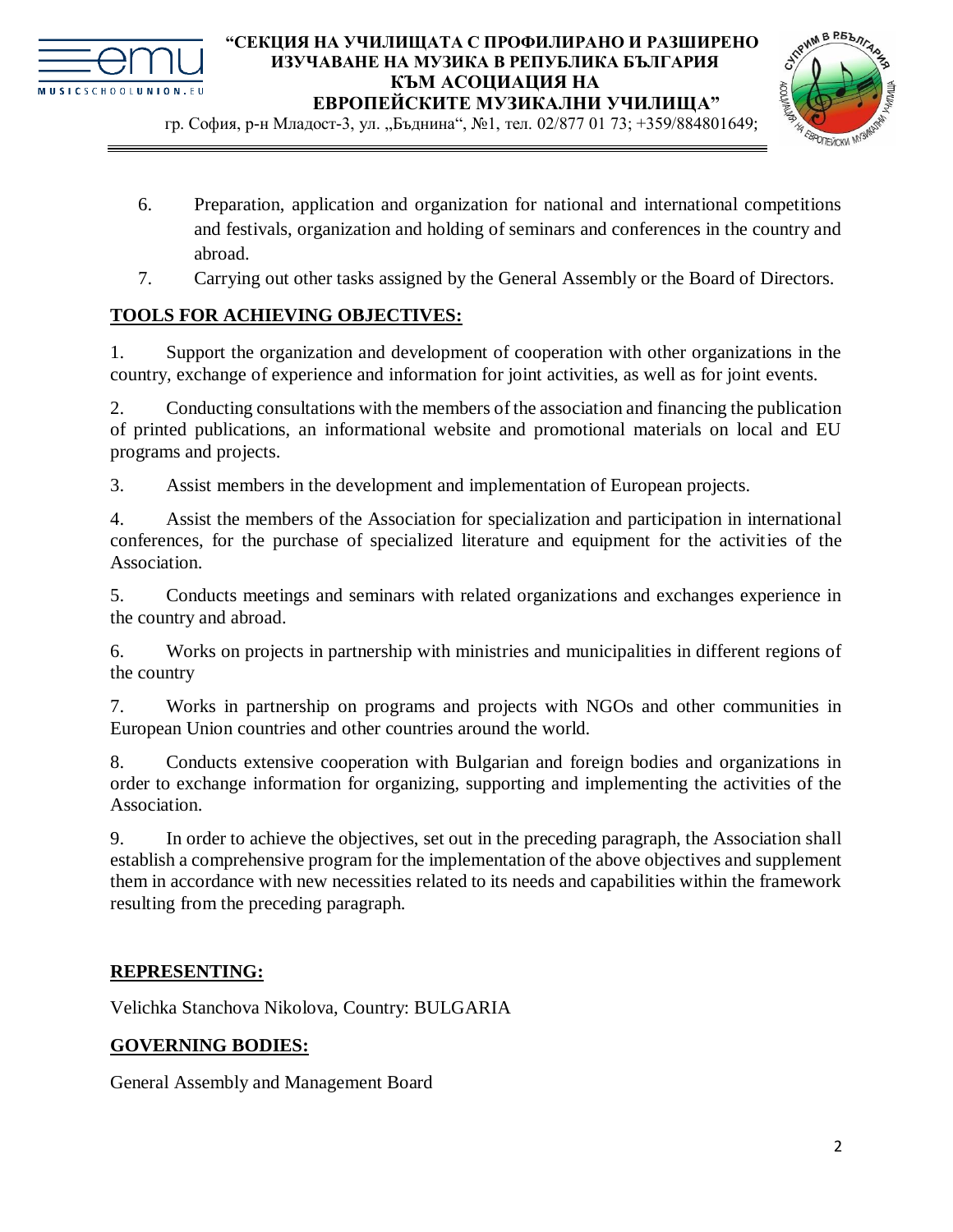

гр. София, р-н Младост-3, ул. "Бъднина", №1, тел. 02/877 01 73; +359/884801649;



#### **MANAGEMENT BOARD**

VELICHKA STANCHOVA NIKOLOVA–Chairman, Deputy Director for Educational and Creative Activities at 144 "Narodni Buditelli" Secondary School

Dr. ELENA TURNICHKOVA– Honorary Chairman, State Expert at the Ministry of Education and Science in the Republic of Bulgaria

RADIANA STEFANOVA STEFANOVA - Deputy. Chairman, Director of the Secondary School "Exarch Antim I", Kazanlak

SLAVKA ILYEVA SHTEREVA - Deputy Chairman, Director of Lyuben Karavelov Secondary School, city of Plovdiv

#### **Board Members:**

- KINA DIMITROVA KOTLARSKA, Principal of "Emilian Stanev" Secondary School, Veliko Tarnovo

- ANETA IVANOVA KUMANOVA, Principal of Second Secondary School "Professor Nikola Marinov", Targovishte

- MARIN ALEXANDROV MITOV, Principal of the National Humanitarian High School "St. Cyril and Methodius", Blagoevgrad

- ALBENA DIMITROVA IVANOVA-NEDELCHEVA, Principal of Sava Dobroplodni Secondary School, Shumen

#### SECRETARY: LYUDMILA PROLETSINOVA MALINCHOVA – VARADINOVA

The situation of Covid 19 and the pandemic situation in the country and around the world is taken into account, it radically changed the work of state institutions, the educational process and all activities related to the creative and educational activities of the schools, members of SUPRIM. The restrictions that have been imposed and the work online have opened up the possibilities of a new type of digital product related to the concert performance of musical formations. Numerous digital products have been created and now schools can participate in various prestigious forums at home and abroad: competitions, joining of European projects, K1, K2, etc.

Most schools focused their efforts on creating innovations - classes with holistic orientation or to let's put it simply.. focus at the primary and secondary classes, which enable music art to be the backbone of education in terms of cross-curricular activities as a priority.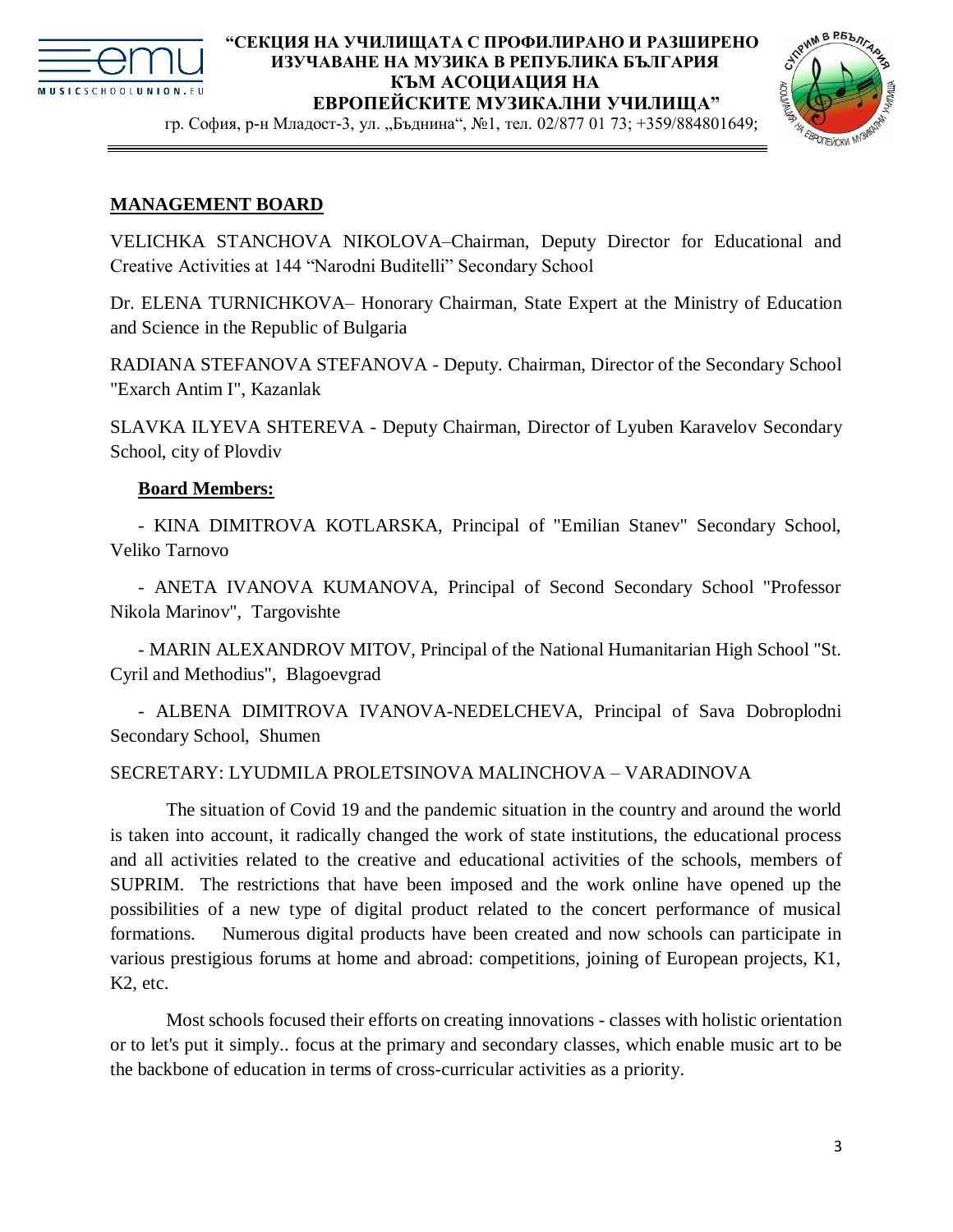



гр. София, р-н Младост-3, ул. "Бъднина", №1, тел. 02/877 01 73; +359/884801649;

This process is also observed in the world achievements and practices in this field - Italy, Germany, the Netherlands, Great Britain, the United States, Venezuela, Brazil, Australia, etc., promoted the introduction of the system "Montessori", "Waldorf system", "Musical theater", " Studying nature through music" as platforms for education and development of adolescents in terms of value system and their spiritual development.

May 24th, the day of Bulgarian script and literature and Slavic culture in the Republic of Bulgaria, turned into a big virtual concert in which all schools of SUPRIM participated. The same was uploaded on the schools' online platforms and social networks. This event initiated shared practices on social media of various performances of our schools and students. The networking did not stop, it became more visible because everyone was eager to show the successes and joyful moments of their students. Each of us is happy and proud to show what our students and children have accomplished, the awards they have received, how they have fought the competition, and how necessary music and art are and everyone's right to experience them.

Some of SUPRIM's member schools have Innovative Schools status and show how innovation in the arts can be innovation in education, and STEM has its place and importance in the intellectual and emotional development of our talented children. By abbreviation, STEM and by content, the arts (A) have not yet found a place in the norms of educational governance and this is the next step for the association.

On the initiative of the Ministry of Education and Science was held a workshop, online, at which the higher and secondary schools of Arts, with the focus "Students from schools with a music profile, future students of higher education".

The European standards in music, the educational curricula and the system of music education in the schools of Europe are some of the topics addressed by a working group of directors - members of the association in the Republic of Bulgaria.

The meetings announced in the online space of the European Music Schools are regularly attended by members of SUPRIM in R. Bulgaria, we are informed about the new developments in the European schools are and share our achievements, problems and progress. We followed with interest the 45th and 46th General Assemblies, which were also held remotely, and reported on the results of the past year. In spite of the pandemic, in spite of the physical limitations, life goes on and we must go on with the same enthusiasm, preserving ourselves as a people, as a nation, as musicians.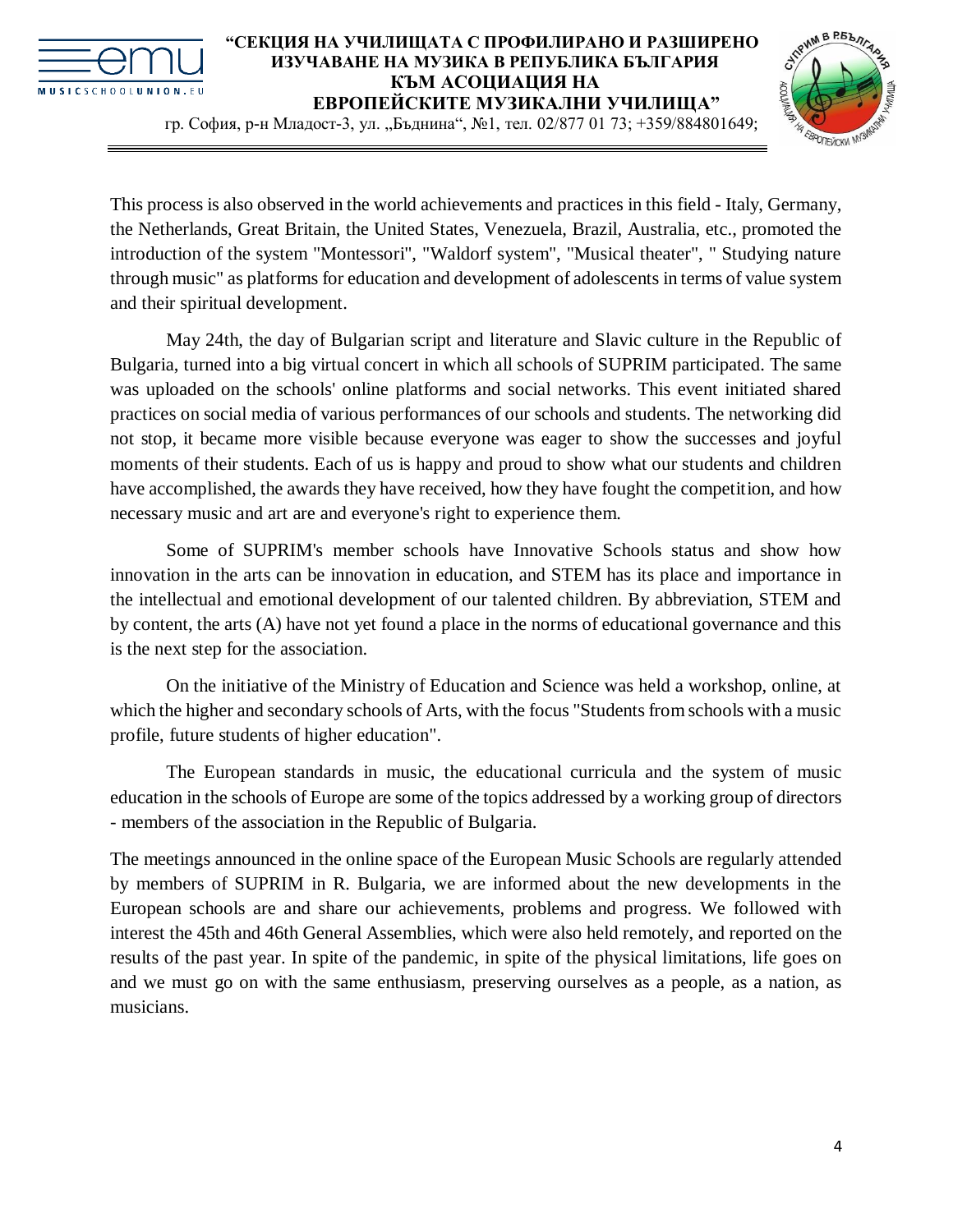



гр. София, р-н Младост-3, ул. "Бъднина", №1, тел. 02/877 01 73; +359/884801649;

A particular success of our association was the approved financial statement by the Ministry of Education and Science, supporting the extended music education in grades 1 - 7, which came into force in the calendar year 2020. The standard cost per pupil enrolled in an advanced music class has increased, which has significantly improved the financial framework of devolved school budgets and enabled governing bodies to plan and develop these types of classes, which are at the heart of specialised secondary music education.

Contacts and specific work are carried out throughout the year with the Higher Schools of Music for basic activities and professional consultation, in implementation of the signed cooperation agreements of SUPRIM with them. Assen Diamandiev ,Plovdiv, NATIONAL MUSIC ACADEMY "prof. Pancho Vladigerov", SHUMEN UNIVERSITY, SOUTHWESTERN UNIVERSITY, Blagoevgrad, SOFIA UNIVERSITY "Sv. Kliment Ohridski, Sofia, Veliko Tarnovo University.

Some people say that we are stagnating, that we have implemented very few activities, but it seems so only on the surface. If we take a look at our online events, our hard work and our online successes, we will have an answer to everything we have accomplished in this difficult year for all of us.

## **BRIEFLY WHAT WE HAVE ACHIEVED SO FAR IN 2021**

- Online national concert on the occasion of 24 May with the participation of all schools from the Section of Schools with Profiled and Extended Study of Music /SUPRIM/ in the Republic of Bulgaria by the Association of European Schools of Music;
- Sharing Best Practices through Concert appearances by all schools, online and in presence;
- Partnership with the SBU in the National Competition for extracurricular and afterschool activities, with annual nomination and awarding of prizes by SUPRIM;;
- Anniversary Concert by "Lyuben Karavelov" Secondary School, Antique Theatre - town of Plovdiv;
- Qualification of music teachers providing profiled training (pre-university training) under the methodological guidance of Dr. Elena Tarnichkova, state expert in music and choreography at the Ministry of Education and Science for the first seniors of the state final exams in music in connection with the Law on pre-school and school education, adopted in 2015 by presidential decree.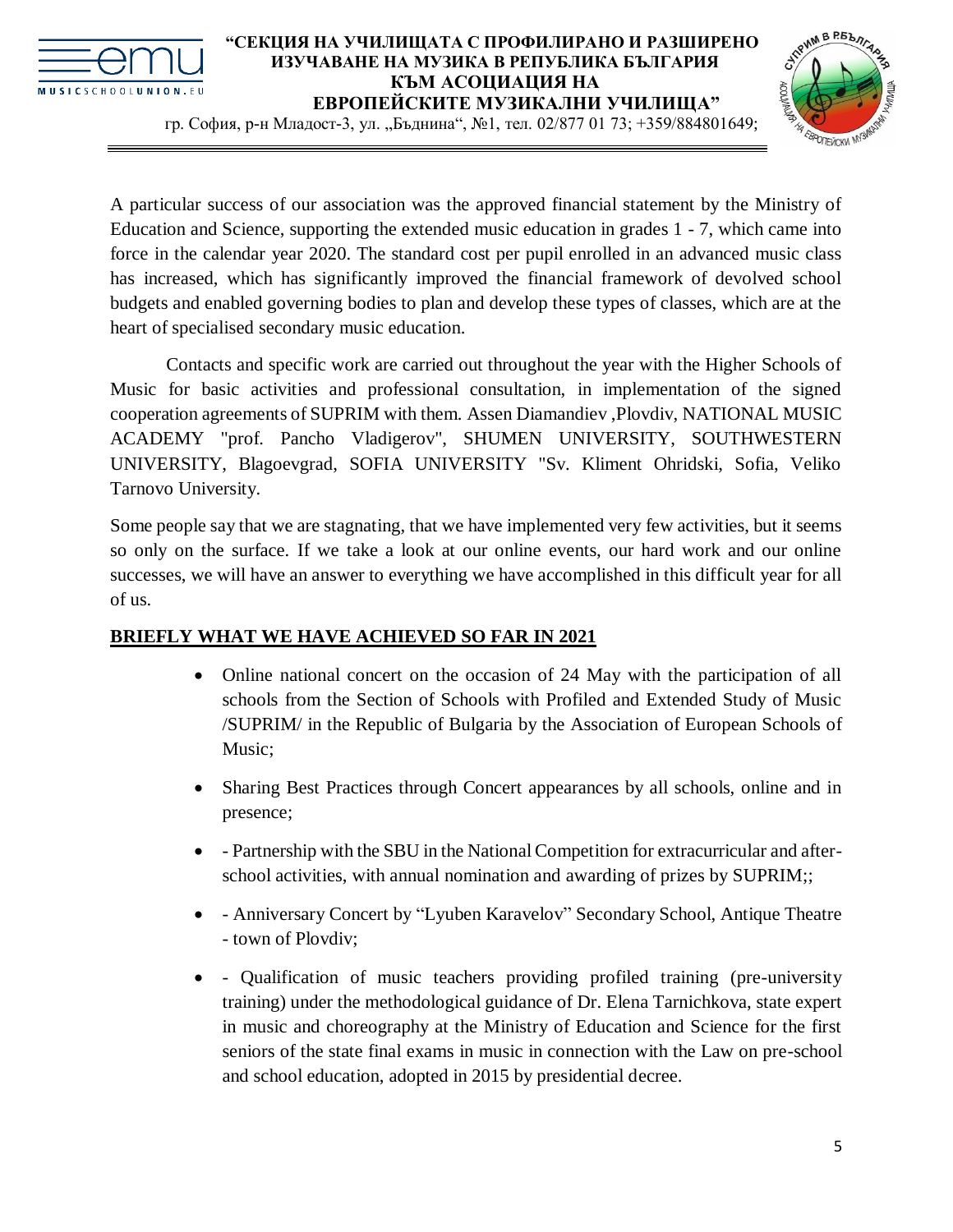



гр. София, р-н Младост-3, ул. "Бъднина", №1, тел. 02/877 01 73; +359/884801649;

- The National Competition "The Key of Music" 2021, held online a successful practice of students and active participation of schools from SUPRIM with host Academy of Music, Dance and Performing Arts "prof. Assen Diamandiev", town. Plovdiv;
- Most of SUPRIM schools were awarded the status of innovative schools and they showed activities in various innovations;
- Participation of SUPRIM in organizing the 100th anniversary of the NATIONAL MUSIC ACADEMY "Pancho Vladigerov".

## **WHAT MUSIC GRANTS US AND HOW OUR STUDENTS ARE ACCOMPLISHED:**

- Our students graduate and return to school as our colleagues motivated, active and engaged in school life. With very good communication skills and sense of responsibility
- A pool of new teachers is being created, relying on those young people we have trained as students and ignited the passion for this difficult but very noble profession- the Teacher.
- Digitalization in school through the school subjects, through various forms of work, creating video and audio clips, using information technology to enrich musical literacy and handling various music and graphics programs
- Aggression is unknown among students in art schools, there are supportive teams, groups. By working in a team students learn to respect their classmates, appreciate each others` efforts and skills, support and help each other to reach that beautiful sweetsinging choir, group, band and get a successful job done, a product, etc.
- Our cooperation with universities is a guarantee of transition from secondary to higher education. Students will be able to continue their education in the preferred university with Arts. Higher education institutions will rely on motivated and very well-prepared students who will choose their preferred professional musical development;
- Development of soft skills such as confidence, self-confidence, success in competition programs, ethical behavior, formation of the skill of listening to music, as a fundamental skill in the acomplishement of young people;
- Opportunities for communication and exchange of students, sharing European experiences and practices through our participation in the European Music Association.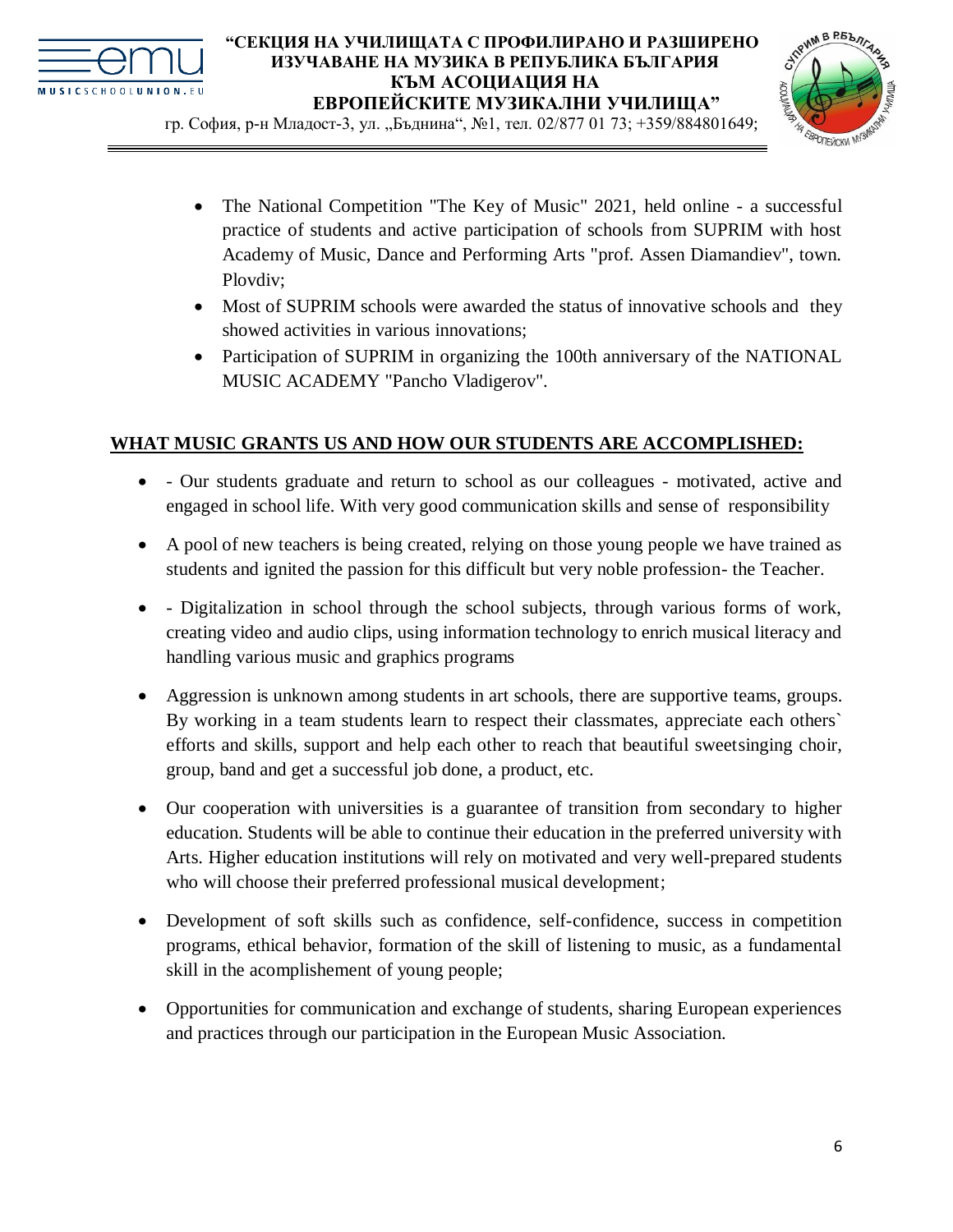



гр. София, р-н Младост-3, ул. "Бъднина", №1, тел. 02/877 01 73; +359/884801649;

## **SUPRIM'S 2021 FINANCIAL REPORT**

## **Revenue for the year 2021**

| N <sub>2</sub> | <b>School name</b>                                               | Principal                                | invoice<br>$N_2$                                              | date of<br>transfer      | amount                            |
|----------------|------------------------------------------------------------------|------------------------------------------|---------------------------------------------------------------|--------------------------|-----------------------------------|
|                |                                                                  |                                          |                                                               | <b>Balance from 2020</b> | $\overline{\mathbf{4}}$<br>009,18 |
| 1.             | 144 "Narodni Buditeli " Secondary<br>School                      | Kamelia Ilieva Dilova                    | 159                                                           | 21.04.2021               | 300                               |
| 2.             | National Humanitarian High School<br>"St.st Cyril and Methodius" | Marin Alexandrov Mitov                   | 160                                                           | 20.04.2021               | 300                               |
| 3.             | "Dimcho Debelyanov" Secondary<br>School                          | Peiko Stoev Stoev                        | 157                                                           | 19.04.2021               | 300                               |
| 4.             | Dobri Chintulov Secondary School                                 | Panayot Stoychev                         | excluded due to non-payment of<br>membership fees for 2 years |                          |                                   |
| 5.             | "Emilian Stanev" Secondary School                                | Kina Dimitrova Kotlarska                 | 161                                                           | 07.05.2021               | 300                               |
| 6.             | "St. st. Cyril and Methodius"<br>Secondary School                | Eng. Biserka Lyubenova<br>Kamenova       | 163                                                           | 19.04.2021               | 300                               |
| 7              | "Otets Paisii" Secondary School                                  | Evelina Stoichkova                       | 165                                                           | 23.04.2021               | 300                               |
| 8.             | "St. Kliment Ohridski" Secondary<br>School                       | Maria Dimitrova                          | 152                                                           | 20.04.2021               | 300                               |
| 9.             | "Exarch Antim I" Secondary School                                | Radiana Stefanova<br>Stefanova           | 151                                                           | 13.04.2021               | 300                               |
| 10.            | "Vladimir Dimitrov - the Master"<br>Secondary School             | Margarita Yankova<br>Bashlieva-Panova    | 164                                                           | 07.05.2021               | 300                               |
| 11.            | "Georgi Bregov" Secondary School                                 | Dobrinka Raykova                         | 154                                                           | 19.04.2021               | 300                               |
| 12.            | "Lyuben Karavelov" Secondary<br>School                           | Slavka Ilieva Shchereva                  | 156                                                           | 21.04.2021               | 300                               |
| 13.            | "Sava Dobroplodni" Secondary<br>School                           | Albena Dimitrova Ivanova<br>- Nedelcheva | 155                                                           | 20.04.2021               | 300                               |
| 14.            | "St. Cyril and Methodius"<br>Secondary School                    | Emilia Ilieva Vassileva                  | 153                                                           | 19.04.2021               | 300                               |
| 15.            | "Professor Nikola Marinov" Second<br>Secondary School            | Aneta Ivanova Kumanova                   | 162                                                           | 22.04.2021               | 300                               |
|                | Revenue for the year 2021                                        |                                          |                                                               |                          | 8 075,92                          |